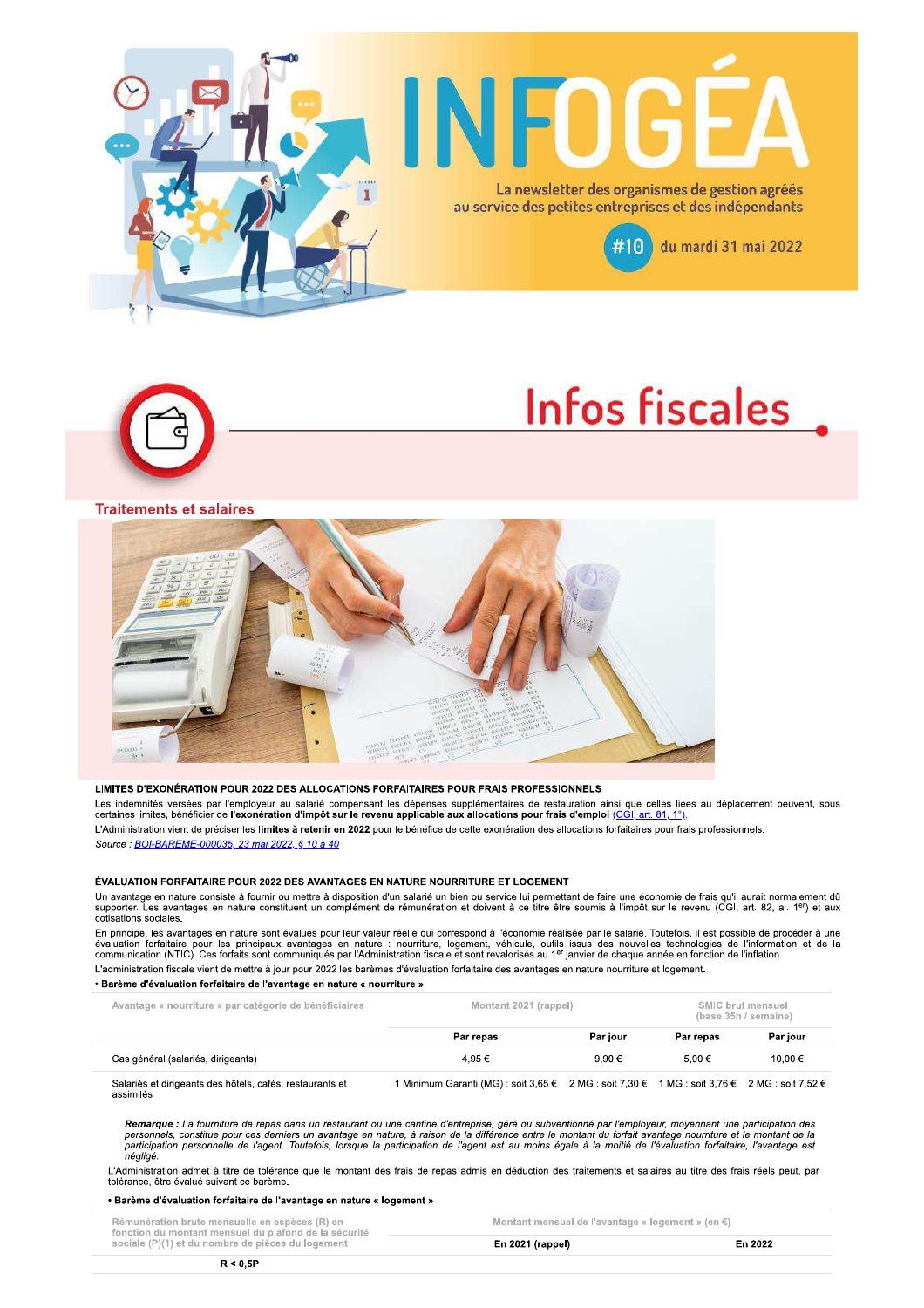| Rémunération brute mensuelle en espèces (R) en<br>fonction du montant mensuel du plafond de la sécurité | Montant mensuel de l'avantage « logement » (en €) |         |  |
|---------------------------------------------------------------------------------------------------------|---------------------------------------------------|---------|--|
| sociale (P)(1) et du nombre de pièces du logement                                                       | En 2021 (rappel)                                  | En 2022 |  |
| - logement d'une pièce principale                                                                       | 71,20                                             | 72,30   |  |
| - autres logements (par pièce principale)                                                               | 38,10                                             | 38,70   |  |
| $0.5P <$ ou = < 0.6P                                                                                    |                                                   |         |  |
| - logement d'une pièce principale                                                                       | 83,20                                             | 84,40   |  |
| - autres logements (par pièce principale)                                                               | 53,40                                             | 54,20   |  |
| $0.6P <$ ou = R < 0.7P                                                                                  |                                                   |         |  |
| - logement d'une pièce principale                                                                       | 94,90                                             | 96,30   |  |
| - autres logements (par pièce principale)                                                               | 71,20                                             | 72,30   |  |
| $0.7P <$ ou = R < 0.9P                                                                                  |                                                   |         |  |
| - logement d'une pièce principale                                                                       | 106,70                                            | 108,30  |  |
| - autres logements (par pièce principale)                                                               | 88,90                                             | 90,20   |  |
| $0.9P <$ ou = R < 1.1P                                                                                  |                                                   |         |  |
| - logement d'une pièce principale                                                                       | 130,70                                            | 132,70  |  |
| - autres logements (par pièce principale)                                                               | 112,70                                            | 114,40  |  |
| $1.1P <$ ou = R < 1.3P                                                                                  |                                                   |         |  |
| - logement d'une pièce principale                                                                       | 154,30                                            | 156,60  |  |
| - autres logements (par pièce principale)                                                               | 136,20                                            | 138,20  |  |
| $1,3P <$ ou = R < 1.5P                                                                                  |                                                   |         |  |
| - logement d'une pièce principale                                                                       | 178,10                                            | 180,80  |  |
| - autres logements (par pièce principale)                                                               | 166,00                                            | 168,50  |  |
| $R > 0u = 1.5P$                                                                                         |                                                   |         |  |
| - logement d'une pièce principale                                                                       | 201.70                                            | 204.70  |  |
| - autres logements (par pièce principale)                                                               | 189,80                                            | 192,60  |  |

(1) Montant mensuel du plafond de la sécurité sociale en 2021 et 2022 :  $P = 3428 \in$ 

Exemple : Un logement de trois pièces fourni gratuitement par l'employeur à un salarié dont la rémunération brute en espèces (R) est comprise entre 1,1 et<br>1,3 fois le montant mensuel du plafond de la sécurité sociale doit Remarque 2 : Pour les salariés ne pouvant accomplir leur activité sans être logés dans les locaux où ils exercent leurs fonctions (personnel de sécurité et de<br>gardiennage, etc.), la valeur forfaitaire de l'avantage de loge

Source : BOI-BAREME-000002, 23 mai 2022 ; BOI-BAREME-000014, 23 mai 2022

#### Impôt sur le revenu

.<br>REVALORISATION POUR 2022 DES PLAFONDS DE LOYER ET DE RESSOURCES DES LOCATAIRES POUR LES DISPOSITIFS D'INCITATION FISCALE À L'INVESTISSEMENT IMMOBILIER LOCATIF

L'Administration fiscale vient de publier les plafonds mensuels de loyer et les plafonds annuels de ressources des locataires qui doivent être respectés, en 2022,<br>pour l'application des différents dispositifs fiscaux en fa Source : BOI-BAREME-000017, 19 mai 2022

#### **Outre-mer**



REVALORISATION POUR 2022 DES PLAFONDS APPLICABLES POUR LES INVESTISSEMENTS OUTRE-MER

L'Administration publie le plafond d'investissement et les plafonds de loyer et de ressources des locataires qui doivent être respectés, en 2022 pour l'application de la déduction du revenu imposable au titre des investiss Source : <u>BOI-IR-RICI-80-10-20-20, 19 mai 2022, § 220 et 270</u> ; BOI-IR-RICI-80-20-10, 19 mai 2022, § 130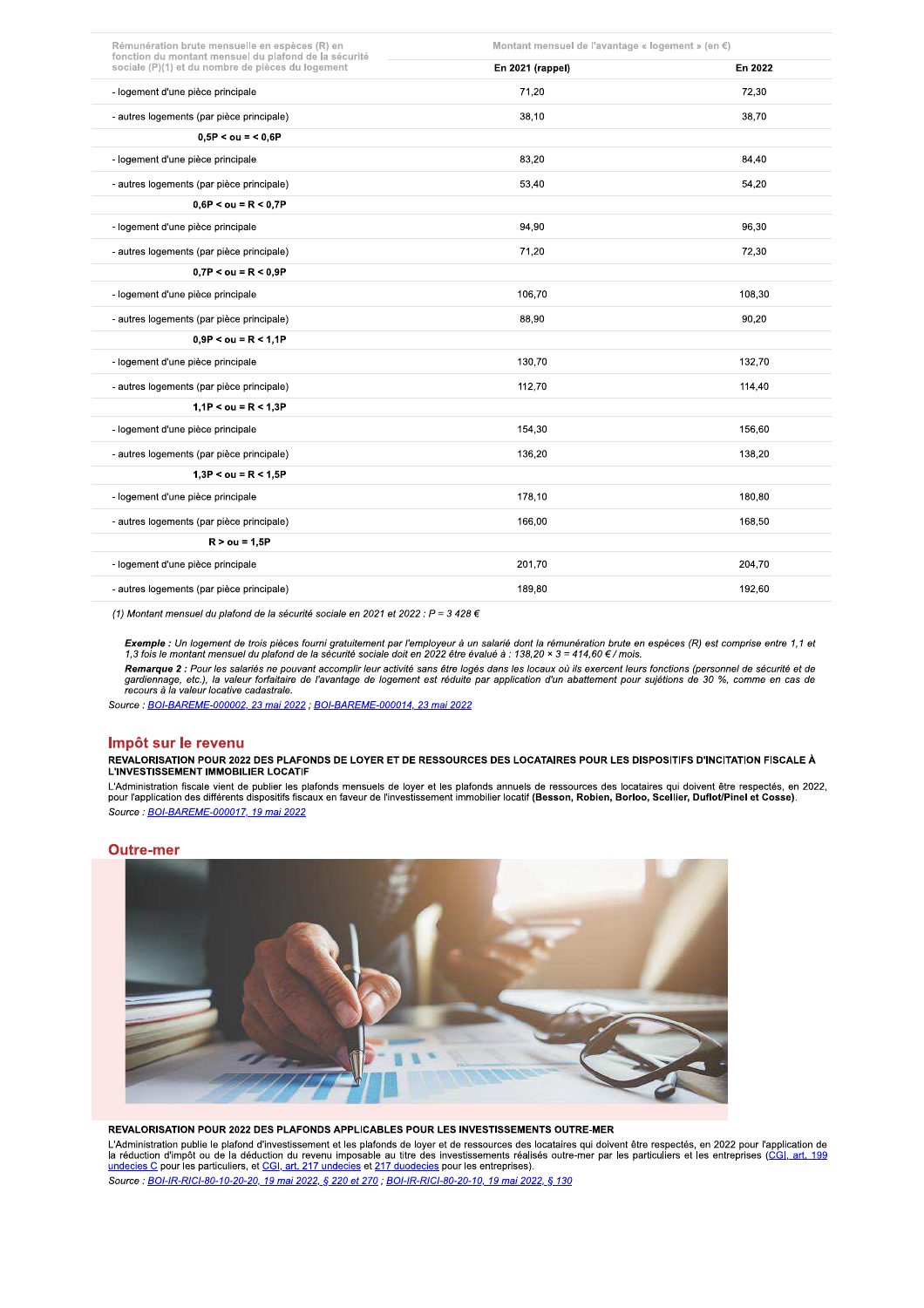

# **Infos sociales**

# **Déclarations des professionnels**



#### N'OUBLIEZ PAS DE REMPLIR VOTRE DÉCLARATION SOCIALE DES INDÉPENDANTS !

Certaines professions indépendantes restent tenues d'effectuer séparément de leur déclaration de revenus 2022 la déclaration sociale des indépendants ("DSI") (V.  $7/2022$ **INFOGEA** 

- Le calendrier est le suivant pour la DSI relative à vos revenus professionnels réalisés en 2021 :
	- 19 juin 2022 pour les artistes auteurs

· 19 juin 2022 pour les artistes auteurs,<br>· 8 juin 2022 pour les praticiens et auxiliaires médicaux conventionnés (PAMC).

Source : URSSAF, Actualité 23 mai 2022

# **Paiement des cotisations**

## DU NOUVEAU SUR VOTRE COMPTE EN LIGNE URSSAF

Dans une actualité du 24 mai 2022, l'URSSAF annonce une nouveauté pour les cotisants. Désormais, pour ceux qui règlent leurs cotisations par virement bancaire, il sera<br>possible d'obtenir les coordonnées bancaires de votre garantir la bonne affectation de votre paiement.

Pour accéder au service, rendez-vous dans votre messagerie et sélectionnez le motif : Un paiement > Connaître les moyens et dates de paiement > Obtenir les coordonnées bancaires de mon organisme afin d'effectuer un virement.

Pour en savoir plus sur les fonctionnalités de votre compte en ligne, cliquez ici.

# Source: URSSAF, Actualité 23 mai 2022

# **Traitements et salaires**



TICKETS-RESTAURANTS : REVALORISATION POUR 2022 DES LIMITES D'EXONÉRATION DE LA CONTRIBUTION DE L'EMPLOYEUR

La contribution de l'employeur au financement des tickets-restaurants des salariés est exonérée d'impôt sur le revenu et de cotisations sociales sous réserve de respecter les trois conditions suivantes :

- 
- la contribution patronale est comprise **entre 50 et 60 % de la valeur des titres-restaurants** (CGI, ann. IV, art. 6 A);<br>• l'employeur et le salarié se conforment aux dispositions du Code du travail qui réglementent l'ém
	-

Comme tenu de l'évolution de l'indice des prix à la consommation hors tabac entre le 1<sup>er</sup> octobre 2020 et le 1<sup>er</sup> octobre 2021, ce plafond est revalorisé de + 2,6 % pour 2022.

L'Administration fiscale vient de publier pour 2022 la limite d'exonération de la contribution patronale à l'achat de titres-restaurant qui s'établit désormais à **5,69 €** par titre<br>(contre 5,55 € en 2021), sous réserve qu

Source : **BOI-BAREME-000035, §50, 23 mai 2022**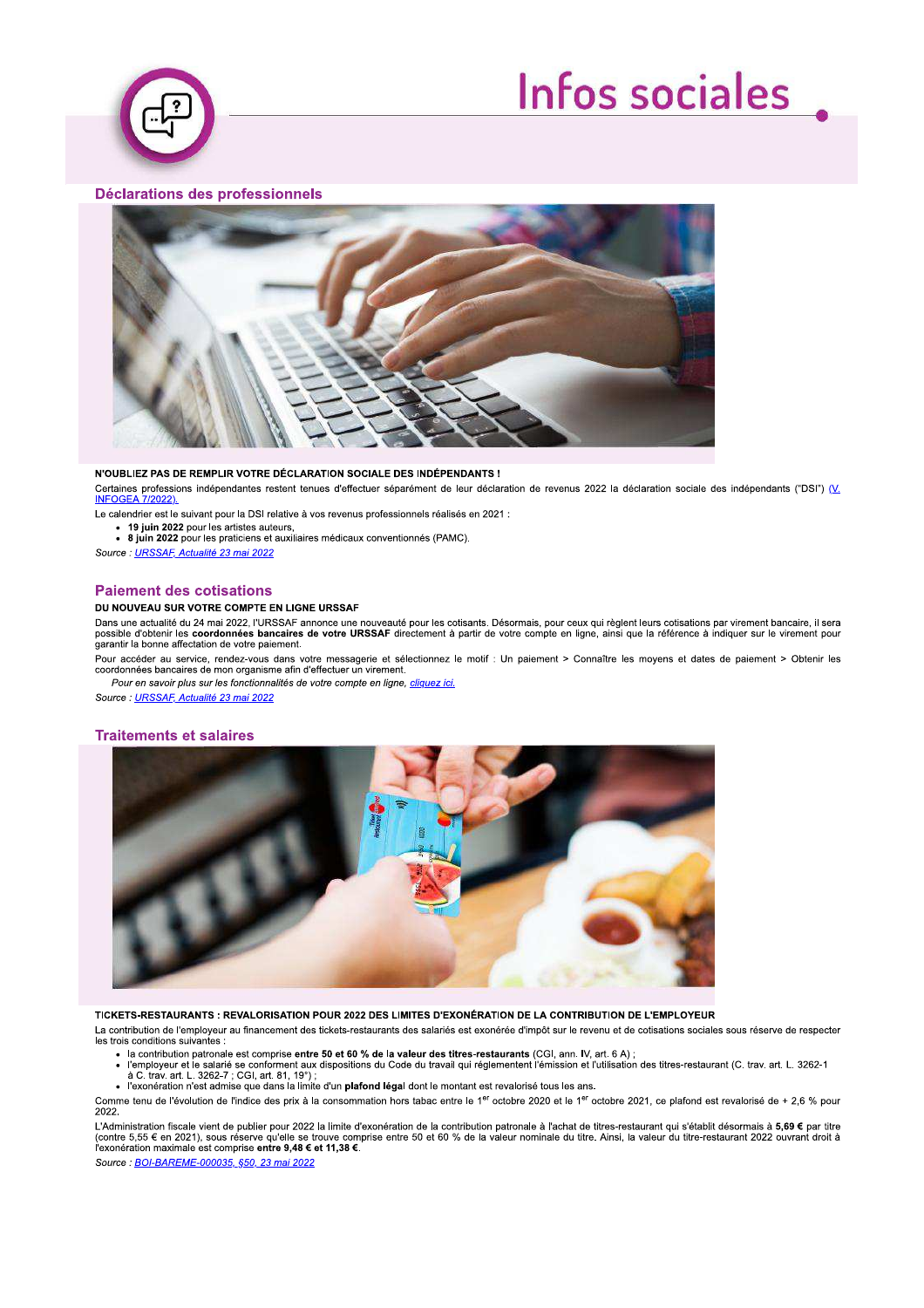

# Infos juridiques

# **Conjoint collaborateur**

#### UN NOUVEAU MODÈLE D'ATTESTATION SUR L'HONNEUR

Lorsque le conjoint ou le partenaire de PACS de l'exploitant exerce une activité régulière au sein de l'entreprise, le professionnel est tenu de déclarer le statut choisi<br>dans ce cadre : conjoint collaborateur, conjoint as l'entreprise

À défaut de déclaration, le conjoint ou partenaire de PACS est réputé avoir choisi le statut de conjoint salarié, statut le plus protecteur.

Depuis le 1<sup>er</sup> septembre 2021, une attestation sur l'honneur du conjoint ou partenaire doit être jointe à cette déclaration de création d'entreprise et confirme son choix pour l'un des trois statuts légaux.

Par ailleurs, depuis le 1<sup>er</sup> janvier 2022, l'option pour le statut de conjoint collaborateur a été étendue au concubin du chef d'entreprise artisanale, commerciale ou libérale (Loi de financement de la Sécurité sociale pour 2022, art. 24 : V. INFOGE

Un arrêté du 9 mai 2022 modifie les informations devant figurer dans l'attestation sur l'honneur produite par le concubin du chef d'entreprise qui exerce réquilèrement une activité dans l'entreprise commerciale, artissanale ou libérale. Le modèle d'attestation sur l'honneur figure en annexe à l'arrêté

Source : A. 9 mai 2022 : JO 14 mai 2022



# Infos métiers

# **Architectes**

#### L'ORDRE LANCE UNE ENQUÊTE SUR L'ACTIVITÉ DES ARCHITECTES DANS LA RÉNOVATION

Dans le cadre de la préparation d'Archigraphie 2022, l'Ordre des architectes va interroger l'ensemble des architectes sur leur activité dans le domaine des opérations sur existant. L'enquête se fera en ligne à partir du 7 juin

Source : Ordre des architectes. Actualité 31 mai 2022

#### **Automobile**



#### **CONTRÔLE TECHNIQUE DES VÉHICULES LOURDS**

Un arrêté du 10 mai 2022 modifiant l'arrêté du 27 juillet 2004 relatif au contrôle technique des véhicules lourds, précise les documents à fournir et à conserver pour le<br>contrôle technique. Il met à jour la liste des diplô contrôleur ou de centre

Source: A. 10 mai 2022 : JO 17 mai 2022

### **Avocats**

#### LE CNB CRÉE L'E-DCM

La loi n°2019-222 du 23 mars 2019 de programmation 2018-2022 et de réforme pour la justice, dite "Loi Belloubet" a procédé à une réécriture de l'article 1175, 1° du Code divided to the second of the content of the contraction of the contract of the contract of the content of the content of the content of the content of the content of the content of the content of the content of the content mutuel (« e-DCM »).

Source : CNB, Actualité 16 mai 2022

# **Bâtiment**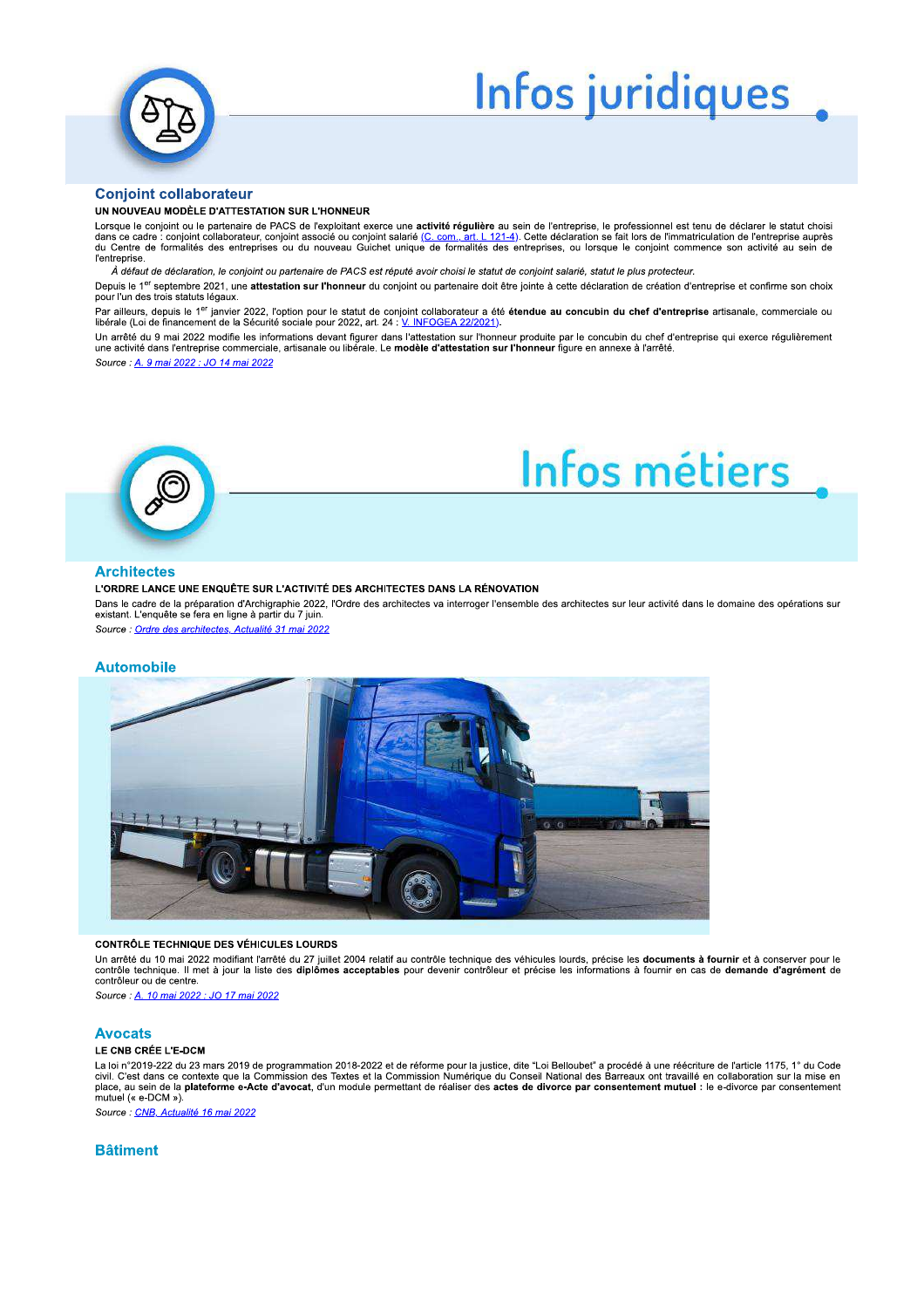

### PROFESSIONNELS, DÉCOUVREZ LES IMPACTS DE VOS TRAVAUX !

Stratégie'RENO du programme Profeel est un outil simple, rapide et gratuit qui permet aux professionnels du bâtiment de mieux conseiller et orienter leurs clients lors<br>d'opérations de rénovations énergétiques en anticipant

L'outil permet d'évaluer en quelques minutes le niveau de performance énergétique et de vétusté des composants de l'enveloppe et des équipements techniques, grâce à<br>des questionnaires simples et rapides, puis détermine et

Consultez le site de Stratégie'RENO : Strategiereno.fr Source: Programme Profeel, Actu. 12 avr. 2022

# **Bouchers**

# LES CONTRÔLES OFFICIELS EN BOUCHERIE

Le 25 avril dernier a eu lieu une réunion d'information sur les contrôles officiels en boucherie, animée par la Chambre de Métiers et de l'Artisanat de Tarn-et-Garonne et le<br>service Service Sécurité Sanitaire des Aliments

Plusieurs points ont été évoqués

- Politique des suites, bilan des contrôles<br>Non-conformités récurrentes :  $\ddot{\cdot}$ 
	-
	- o Déclaration d'activité<br>
	o Déclaration d'activité<br>
	o Autorisation de désossage / Gestion de MRS / Respect méthode de retrait des MRS
	- $\circ$
	- Cestion des déchets / Cession pour des animaux<br>Suivi de la production / Gestion des alertes et des retraits  $\circ$
	-
	- Session de viande à des intermédiaires / Dérogation à l'agrément<br>Information du consommateur / Origine des viandes / Allergènes / Etiquetage<br>Steak haché / Maturation des viandes
	-
- Signal conso
- Questions diverses (Gibier de chasse) Accompagnements proposés

La présentation de cette réunion d'information peut être consultée en ligne.

Source : Chambre de Métiers et de l'Artisanat Occitanie / Tarn-et-Garonne, Actu. 3 mai 2022

# **Boulangers pâtissiers**



## ÉTUDE SUR L'ACTIVITÉ « HORS DOMICILE » ET LES MODES D'APPROVISIONNEMENT DES BOULANGERIES PÂTISSERIES

FranceAgriMer et l'Agence BIO, afin de comprendre le fonctionnement des boulangeries en tant que débouché de produits agro-alimentaires destinés à la fois à la<br>consommation à domicile et hors domicile, ont confié à Agrex C artisanales et des terminaux de cuisson.

Téléchargez en ligne :

enargez en agr.e :<br>▪ La <u>synthèse de l'étude</u><br>▪ L'<u>étude complète</u> (70 pages)

Source: franceagrimer.fr, Actu. 15 avr. 2022

# **Experts-comptables**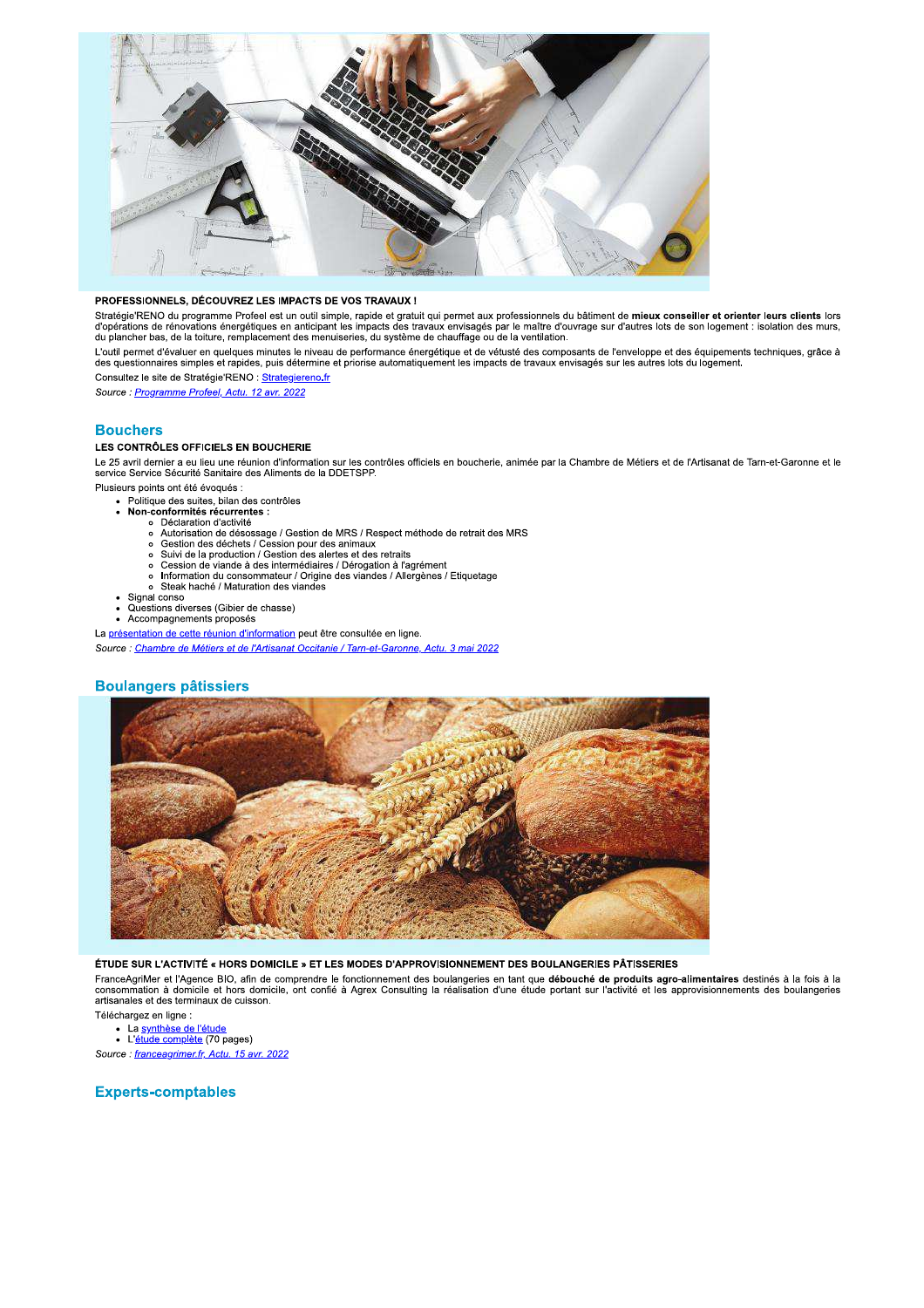

#### FACTURATION ÉLECTRONIQUE : PRÉSENTATION DE LA NOUVELLE VERSION DES SPÉCIFICATIONS EXTERNES

Dans le cadre de la mise en place progressive de la facturation électronique dans les transactions entre assujettis établis en France (B2B) **(e-invoicing)** et de la<br>transmission de données de transaction et de paiement **(e** (v.1.2 du 31 mars 2022) et comporte :

- 
- un rappel des spécifications externes ;<br>la présentation des API proposées par le portail public de facturation ;
- de procurrences au reproducto par le portent parme de lacturation.<br>les nouveaux cas de gestion (notes de débit, flux en auto-facturation entre un particulier et un professionnel, arrhes et acomptes, bons d'achat et cartes
- 
- ajout de nouveaux cas d'usage
- la description des rejets/refus/irrecevabilité des flux ;
- la gestion du lisible
- la mise à jour du e-reporting.

Une nouvelle version des spécifications externes (juin 2022) sera présentée lors de la réunion du groupe de travail de juillet 2022.

Enfin, la DGFiP a par ailleurs annoncé le 27 avril 2022 la création d'une page dédiée aux plateformes de dématérialisation partenaires. Le site impots gouv.fr a été enrichi<br>d'une rubrique "Partenaire" consacrée aux platefo

Source : MINEFIR, Groupe de travail, 19 avr. 2022

#### **Filière bois**



#### POUSSIÈRES DE BOIS : ÉVALUEZ LE RISQUE D'EXPOSITION DANS VOTRE ATELIER

L'OPPBTP et la FCBA ont établi à la demande des organisations professionnelles (AF, UNAMA, CAPEB, UMB-FFB, UFME, UICB, UIPP et UIPC) un guide pratique et un outil facilitant la saisie de données et les calculs, pour identifier les zones de risque et déterminer les actions à mettre en œuvre contre les poussières de bois

La méthode décrite dans cet ouvrage propose un moyen pratique pour mieux cerner les enjeux propres à chaque entreprise et y remédier efficacement. Elle s'applique pas à pas et est étayée par un simulateur en ligne, facilitant la saisie des données et les calculs, et grâce auquel il est possible, en toute autonomie :

- d'identifier les zones de risque majeur d'exposition aux poussières de bois au sein de votre atelier ;<br>d'identifier les zones de risque majeur d'exposition aux poussières de bois au sein de votre atelier ;<br>de déterminer et
- 
- de participer à la définition des groupes d'exposition similaire dans le cadre du contrôle réglementaire de la valeur limite d'exposition professionnelle (VLEP).

Pour consulter ces ressources en ligne :

· Guide pratique : poussières de bois, évaluez le risque d'exposition dans votre atelier<br>• Présentation du site simulateur preventionblp.fr

Source: CODIFAB, Actu. 18 mai 2022

# Masseurs-kinésithérapeutes

#### LES KINÉSITHÉRAPEUTES PEUVENT PRATIQUER LE DRY-NEEDLING

Dans son avis <u>n° 2018-01 du 13 juin 2018</u> relatif à la pratique par un kinésithérapeute de la "puncture kinésithérapique par aiguille sèche", le Conseil national avait<br>souhaité reconnaître le dry-needling comme faisant pa

Le Conseil d'Etat dans un arrêt en date du 10 mai 2022 est venu censurer cet avis, sans toutefois contester que la technique de dry-needling est un acte de L'occurso de la reconstruction de formation de formation pour la pratique d'une technique de la reconnaissance des kinésithérapeutes, il peut néan de **la reconnaissance des l'occurso de la reconnaissance** des kinésithérape pouvant être affichés sur la plaque et les documents professionnels.

Le CNOMK va donc abroger cet avis pour l'avenir mais indique demeurer compétent pour formuler des recommandations sur les compétences à acquérir dans le<br>cadre de la formation continue avec pour objectif d'améliorer les pro Source: CNOMK, Actualité 24 mai 2022

**Médecins**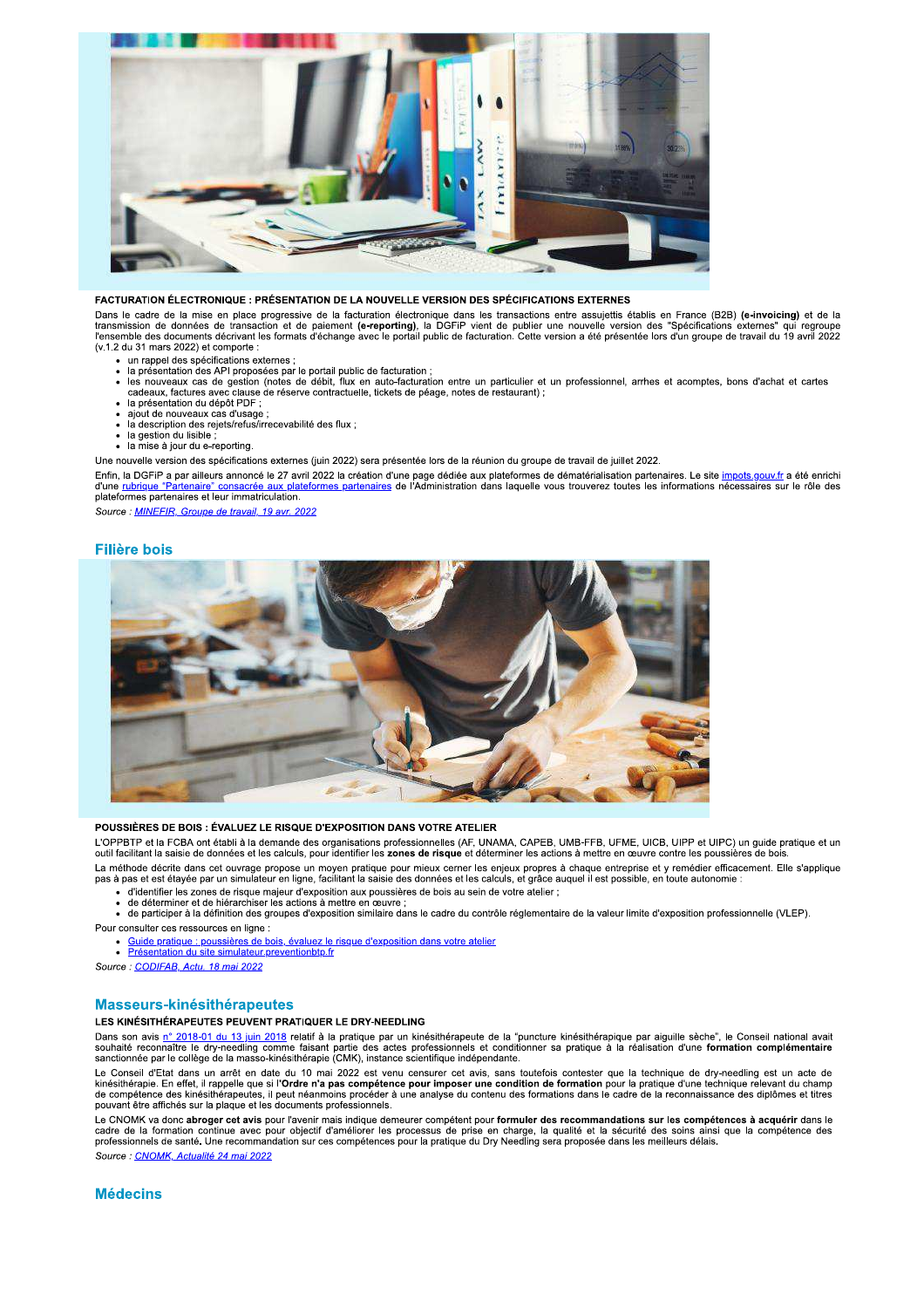

### LA CARMF PUBLIE L'ÉDITION 2022 DE SES GUIDES

- La CARMF vient de publier sur son site internet l'édition 2022 de ses guides destinés aux médecins :
	- Préparez votre retraite en temps choisi
	- Cumul retraite / activité libérale<br>Guide du médecin cotisant
	- Incapacité temporaire et invalidité
	- Vous êtes maintenant allocataire

## Droits et formalités au décès du médecin ou du conjoint collaborateur

Source : CARMF, Mai 2022

# **Mode / Textile / Cuir**



#### MÉTROPOLE EUROPÉENNE DE LILLE : TROPHÉES EUROPÉENS DE LA MODE CIRCULAIRE 2022

La Métropole Européenne de Lille, en partenariat avec l'Ademe et la Région Hauts-de-France, organise la 2<sup>e</sup> édition des Trophées européens de la mode circulaire, qui a<br>pour objectif de récompenser l'innovation et les busi

Ce concours s'adresse aux entreprises (TPE, PME, créateurs, micro-entrepreneurs…), aux projets incubés et aux associations économiques justifiant d'un siège social en<br>France, en Belgique ou aux Pays-Bas, et portant des pro Ces projets devront répondre à une ou plusieurs thématiques de la mode circulaire :

- · mieux produire grâce à l'éco-conception,
- mieux prédaite grace à l'est conseption,<br>mieux consommer, et allonger la durée de vie,<br>mieux gérer la fin de vie des produits.
- 

7 trophées seront remis dans 4 catégories de prix : Espoir, Booster, Honneur, Grand prix du public avec une distinction « petite entreprise » / « grande entreprise » pour<br>les 3 premières catégories. Les prix ont une valeu La date limite du dépôt des candidatures en ligne est fixée au 30 juin. Consultez le site dédié et candidatez !

Source : www.aides-entreprises.fr, Actu. 18 mai 2022

# **Transport**

MODIFICATION DE LA FORMATION PROFESSIONNELLE DES CONDUCTEURS DU TRANSPORT ROUTIER DE MARCHANDISES ET DE VOYAGEURS

Un arrêté du 27 avril 2022 apporte des modifications à la formation professionnelle initiale et continue des conducteurs du transport routier de marchandises et de<br>voyageurs à compter du 1<sup>er</sup> octobre 2022.

"<br>Désormais, la formation initiale minimum obligatoire devra comporter au moins 10 heures de temps de conduite individuelle, dont 2 heures consacrées à l'éco-<br>Conduite. La formation continue obligatoire (à renouveler tous conduite

Source : A. 27 avr. 2022 : JO 4 mai 2022





## **Indices et taux**

CHÔMAGE AU SENS DU BIT ET INDICATEURS SUR LE MARCHÉ DU TRAVAIL - 1ER TRIMESTRE 2022

Au 1<sup>er</sup> trimestre 2022, le nombre de chômeurs au sens du BIT diminue de 18 000 par rapport au trimestre précédent, à 2,2 millions de personnes. Le taux de chômage ad sens du BIT est ainsi quasi stable (-0,1 point) à 7,3 % de la population active en France (hors Mayotte), après avoir diminué de 0,6 point le trimestre précédent. Il<br>s'agit de son plus bas niveau depuis début 2008, si l